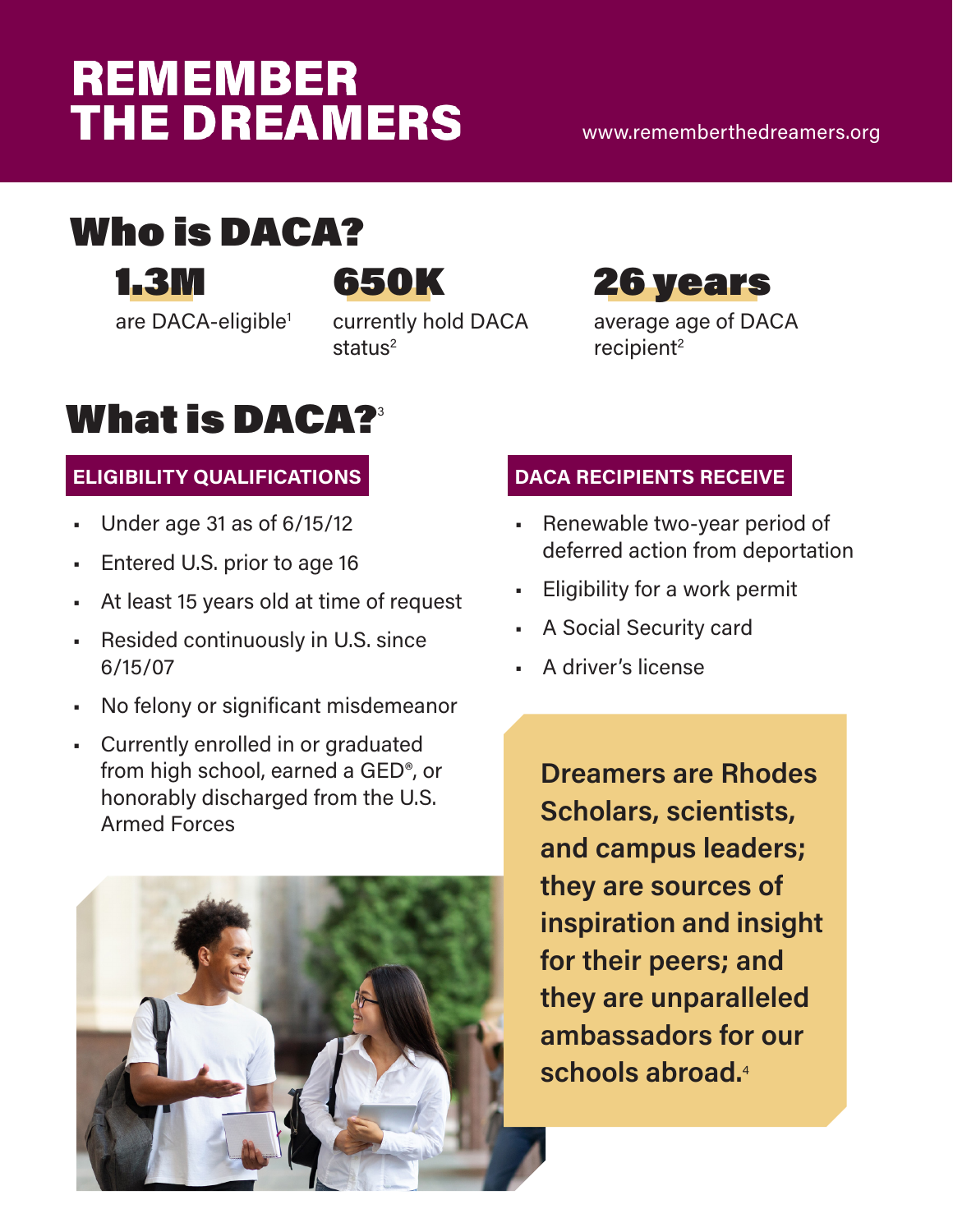# <span id="page-1-0"></span>DACA & Higher Education

# 40%

of DACA recipients are currently enrolled in school or college<sup>[5](#page-2-0)</sup>

#### **EDUCATIONAL LEVELS BEING PURSUED BY DACA RECIPIENTS**<sup>5</sup>

5%

GED, or vocational

high school,

### 13%

associate degree



bachelor's degree or higher

#### **EACH YEAR**[6](#page-2-0)

98K

unauthorized immigrants graduate from high school

5–10%

enroll in college

# 216K

DACA-eligible students are currently pursuing higher education<sup>7</sup>

## Economic Impact

#### **[AFTER RECEIVING DACA STATUS](https://www.americanprogress.org/issues/immigration/news/2019/09/19/474636/daca-recipients-livelihoods-families-sense-security-stake-november/)**[8](#page-2-0)



6%

are currently employed

## 86%

report a wage increase



transitioned to a better-paying job

started their own business

14%

purchased their first home

60%

purchased their first vehicle

#### **[TOP 10 STATES BY GDP LOSS](https://www.americanprogress.org/issues/immigration/news/2019/09/12/474422/know-daca-recipients-state/)  [FROM DACA TERMINATION](https://www.americanprogress.org/issues/immigration/news/2019/09/12/474422/know-daca-recipients-state/)**[9](#page-2-0)

California: \$12.2B Texas: \$5.0B New York: \$1.9B Illinois: \$1.8B Arizona: \$1.1B Georgia: \$1.1B Florida: \$1.1B New Jersey: \$1.1B Washington: \$1.1B North Carolina: \$1.0B

**DEPORTING THOSE WITH DACA STATUS WOULD, IN 10 YEARS, RESULT IN**[10](#page-2-0)





S460B reduction in economic growth